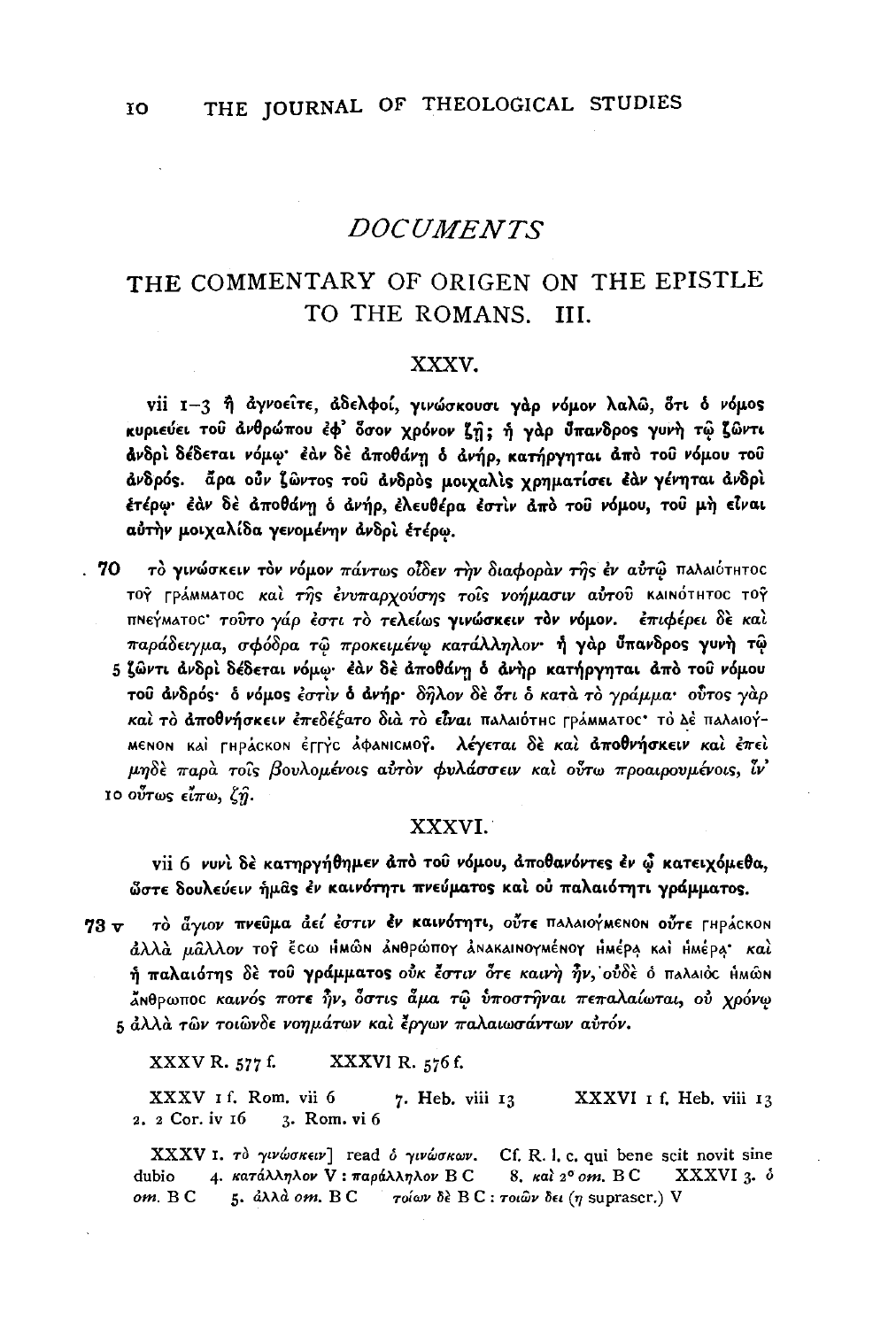vii 7 (τί ούν; δ νόμος άμαρτία;

ούχ ὦσπερ ὄνομα ἔν ἐστι νόμος, οὖτω καὶ εἶς ὁ περὶ νόμου πανταχοῦ τῆς γραφής λόγος. διο καθ' έκαστον χρή τόπον αύτης επιμελώς επιστήσαντα θεωρήσαι, νົυν μεν τί σημαίνεται εκ της νόμος φωνής, νῦν δε τί χρὴ τὸ τοιοῦτον έννοεῖν. ἀλλὰ καὶ περὶ ἄλλων πλειόνων· ὁμώνυμοι γὰρ καὶ ἐπὶ ἄλλων εἰσὶ κατά την γραφήν φωναί, αίτινες συγχέουσι τούς γομίζοντας ότι ώς όνομα έν 5 έστιν ούτω καί το σημαινόμενον έν, δπου άν τούτο ονομασθή. δτι δε ή νόμος φωνή ούκ έπι του αύτου άλλ' έπι πλειόνων τέτακται, τα πολλα παραλιπόντες και δεόμενα κατασκευής, έχοντα άνθυποφοραν λύσεως δεομένην, εκθησόμεθα τα πάνθ' δντινούν δυσωπήσαι δυνάμενα, ώς τής νόμος φωνής κειμένης έπι πλειόνων. IO.

οίον έπαν έν τη πρός Γαλάτας λέγηται ότοι ταρ έξ έρτων νόμογ είτιν γπό катаран еісі, герраптан гар• епікатаратос пас ос оук емменен пасі тоїс геграм-ΜέΝΟΙΟ έΝ ΤΦ ΒΙΒλίφ τογ ΝόΜΟΥ τογ ποιήςαι αγτά, σαφές ότι νόμος ο κατά το γράμμα δηλούται Μωσέως, το προστακτικον μεν ών ποιητέον, άπαγορευτικον δε ὧν ού ποιητέον τοίς αύτώ ύποκειμένοις. το δ' αύτο δηλούται έν τη αύτη 15 έπιστολŷ καὶ ἐν τῷ ἰ Νόμος Γåρ τῶΝ παραβάςεωΝ χάριΝ ἐτέθμ, ἄχρι ογ̂ ἔλθμ το cπέρΜα Φ έπήττελται, Διατατείς Δι άττέλων έν χειρί Μεςίτογ και έν τώ ώςτε ό ΝόΜΟς παιΔατωτός ΗΜώΝ τέτοΝΕΝ είς ΧριςτόΝ, ΐΝα έκ πίςτεως ΔικαιωθώμεΝ' έλθογεμε Δε τμε πίετεωε ογκέτι γπο παιΔατωτόn έεΜεn. πάnτες τάρ γίοι θεογ έετε  $20$ Διά της πίστεως έν Χριστώ Ίμεογ.

σημαίνεται καὶ ή παρὰ Μωσεῖ ἀναγεγραμμένη ίστορία ἀπὸ τῆς νόμος φωνής, ως άπό της αύτης έπιστολής έστι λαβείν έκ του λέγετέ ΜΟΙ, οί γπό ΝόΜΟΝ θέλοΝτες εΐΝαι, τον ΝόΜΟΝ ογκ ακογετε; τέτραπται ταρ ὅτι ἈΒραάΜ Δγο γίογς έςχεη, έna έκ τĤc πaιΔίcκhc κaì ἕna ἐκ τĤc ἐλεγθέρac. ἀλλ' ὁ mèn ἐκ τĤc πaιΔίcκhc κατά cápκα τετέΝΝΗΤΑΙ, ό Δε έκ της ελεγθέρας Διά της επαττελίας. οίδα και τους 25 ψαλμούς όνομαζομένους νόμον, ώς δήλον έκ του ίνα πληρωθή έ λόγος ό έν τώ ΝόΜω αγτών Γετραμμένος ότι εμίςμεάν με Δωρεάν. άλλα και ή του Ήσαίου προφητεία νόμος παρά τῶ ἀποστόλω λέγεται, φάσκοντι ἐΝ τῷ ΝύΜΦ ΓέΓΡΑΠΤΑΙ' έΝ έτερογλώςςοις καὶ ἐΝ χείλεςιΝ ἑτέροις λαλήςω τῷ λαῷ τογτῳ, καὶ ογλ ογτως είςακογςοηταί ΜΟΥ, λέτει κγριος· εὖρον γάρ τα ισοδυναμοῦντα τῆ λέξει ταύτη έν 30 τη του Ακύλου έρμηνεία κείμενα.

λέγεται νόμος και ή μυστικωτέρα και θειοτέρα του νόμου εκδοχή, ως εν τω οΐΔαΜεΝ ΓΑΡ ὅτι δ ΝόΜΟς πΝεγΜΑτικός έςτι.

παρὰ δὲ πάντα ταῢτα λέγεται νόμος ὁ κατὰ τὰς κοινὰς ἐννοίας ἐνεσπαρμένος τη ψυχη καί, ώς ονομάζει ή γραφή, έγγεγραμμένος τη καρδία λόγος, προσ-35 τακτικὸς μὲν ὧν ποιητέον, ἀπαγορευτικὸς δὲ ὧν οὐ ποιητέον. καὶ τοῦτο δὲ δηλούται έν τώ όταν Γάρ έθΝΗ τά ΜΗ ΝόΜΟΝ έχοΝΤΑ φήςει τά τος ΝόΜΟΥ ΠΟΙΟΥΣΙΝ,

XXXVI R. 580-581 ('unde iterum discere licet quam infida sit Rufini interpre- $I-I_5$ . Cf. § x  $I-I_5$ tatio,' Delarue) Philocalia ix, Robinson, pp. 54-58

XXXVI 11 ff. Gal. iii 10. Cf. Deut. xxvii 26 16 ff. Gal. iii 19 18 ff. Gal. 27 ff. Jn. xv 25. Cf. Ps. xxxv (xxxiv) 19 iii 24 ff 22 ff. Gal. iv 21 ff 37 ff. Rom. ii 14 ff 33. Rom. vii 14 28 ff. I Cor. xiv 21, Cf. Isa. xxviii 11 f XXXVI 16. άχρις 17. φ] ο, ού 19. ονη. της 31. Ακύλα 34. ταύτα πάντα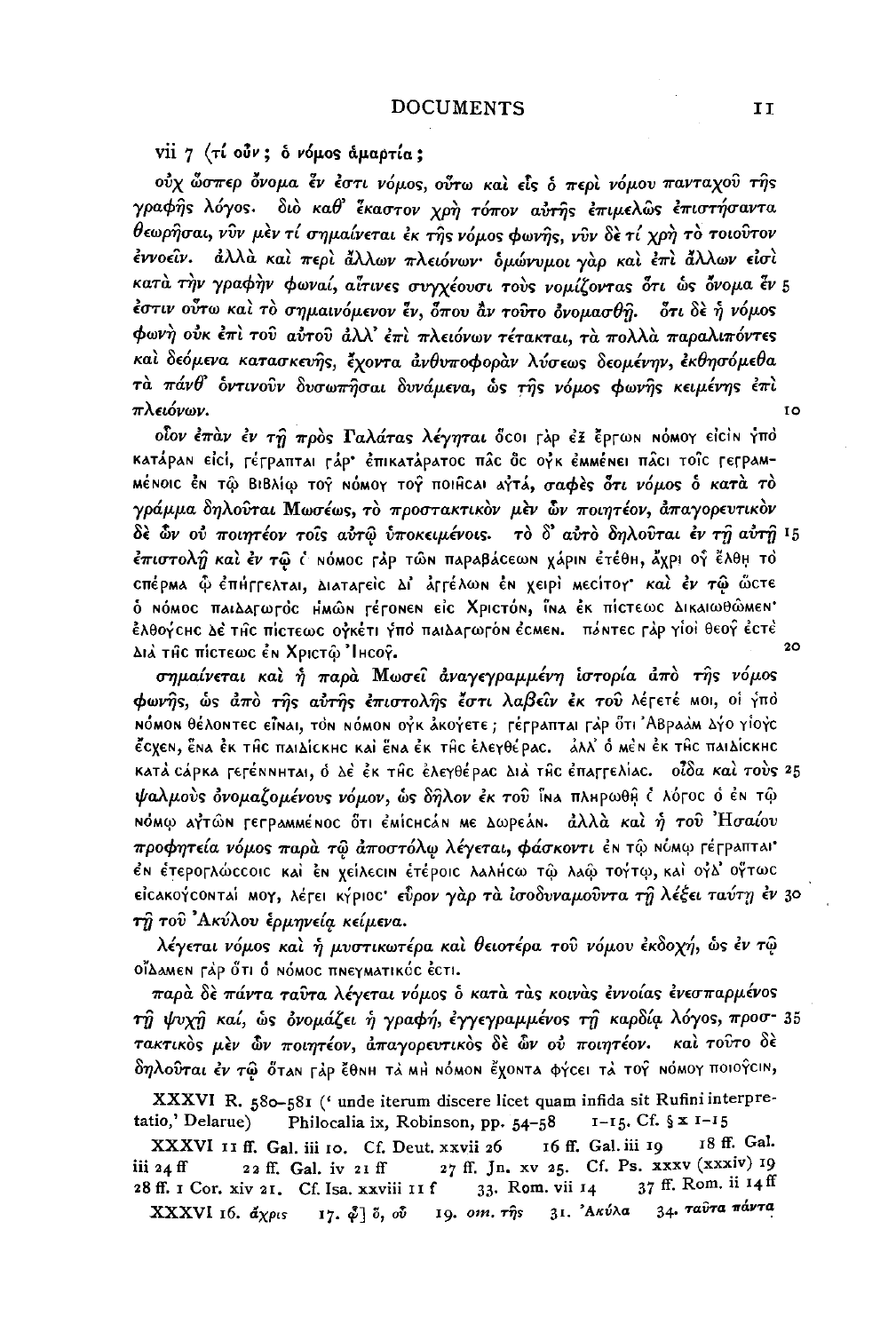ΟΫ́ΤΟΙ ΝΌΜΟΝ ΜΗ ΕΎΟΝΤΕC ΕΑΥΤΟΪ́C EICI ΝΌΜΟC' ΟΪ́ΤΙΝΕC ΕΝΔΕΪ́ΚΝΥΝΤΑΙ ΤΟ Ε̈́ΡΓΟΝ ΤΟΫ́ N'MOY Γραπτέν εν ταΐς καρδίαις αγτών, σγΜΜΑΡΤΥΡΟΥΣΗς αγτών της σγΝειδήςεως. 40 δ γάρ Γραπτός έν ταίς καρδίαις νόμος και έν έθνικοίς φήςει τα τοΥ Νόμογ ποιογειν ούκ άλλος έστι του κατά τάς κοινάς έννοίας φύσει έγγεγραμμένου τώ ήγεμονικώ ήμών, και τρανωτέρου μετά της συμπληρώσεως του λόγου δσημέραι γινομένου. τούτο το σημαινόμενον ήν του νόμου και έν τω αΜαρτία ογκ έλλο-Γείται ΜΗ ΌΝΤΟΣ ΝόΜΟΥ και έν τώ την άμαρτίαν ούκ έγνων εί μη διά νόμου. πρό

45 γαρ του κατά Μωσέα νόμου έλλελόγηται άμαρτία και τω Κάϊν και τοίς κατά τον κατακλυσμον παθούσιν, έτι δε και Σοδομίταις και άλλοις μυρίοις· πολλοί τε έγνωσαν την άμαρτίαν και προ του Μωσέως νόμου.

καὶ μὴ θαυμάσης εἰ δύο σημαινόμενα τοῦ ἐνὸς ὀνόματος τοῦ νόμου ἐν τΦ αύτώ παρείληπται τόπω· εύρήσομεν γάρ ταύτην την συνήθειαν καί έν άλλαις

50 γραφαΐς, οΐον ογγ γΜεΐς λέτετε ότι τετράΜΗΝΟ ε έςτι και ο θεριςΜΟς έρχεται; έπάρατε τογς οφθαλΜογς γΜώΝ και θεάςαςθε τας χώρας ότι λεγκαί είς: πρός θεριςΜόΝ ΗΔΗ. δίς γάρ δ θερισμός δνομασθείς κατά μέν το πρότερον έπι τον σωματικὸν ἀναφέρεται, κατὰ δὲ τὸ δεύτερον ἐπὶ τὸν πνευματικόν. τὸ δὲ δμοιον εύρήσεις και έπι του άπο γενετής τυφλου θεραπευθέντος· ὧ έπιφέρει

- ες σωματικώς γενομένω το είς κρίμα έτώ είς του κόςμου τογτου Αλθου, ίνα οί μΗ ΒλέποΝτες Βλέπωςι και οι ΒλέποΝτες τγφλοί ΓέΝωΝται. ούτω τοίνυν και ΝγΝ χωρίς μέν ΝόΜΟΥ τού της φύσεως Δικαιος ΥΝΗ θεος πεφανέρωται, ΜαρτγρογΜέΝΗ δέ Υπό ΝόΜΟΥ Μωσέως και τών προφητών. είποιμεν δ' άν προς τους έτι όκνούντας παραδέξασθαι τὸ διττὸν σημαινόμενον τοῦ νόμου, ὅτι εἶπερ ὁ αὐτὸς νόμος
- 60 παρείληπται έν τε τω NYNI Δε γωρίς ΝόΜΟΥ ΔΙΚΑΙΟΣΥΝΗ θεογ πεφαΝέρωται, και έν τώ ΜαρτγρογΜέΝΗ γπό τογ ΝόΜΟΥ ΚΑΙ τώΝ προφΗτώΝ· εί μέν χωρίς νόμου πεφανέρωται, ούχ ύπο νόμου μαρτυρείται· εί δε ύπο του νόμου μαρτυρείται, ού χωρίς νόμου πεφανέρωται. τη τοίνυν δικαιοσύνη του θεού φανερουμένη ύπο Ίησου Χριστου μαρτυρεί ούδαμως μεν ό της φύσεως νόμος μικρότερος
- 65 γάρ έστιν αύτης· δ δε Μωσέως νόμος, ού το γράμμα άλλα το πνεῦμα, και οι άνάλογον τώ πνεύματι του νόμου προφήται, και ο έν αυτοίς πνευματικός λόγος.

διὸ χρὴ ἐπιμελῶς τὸν ἀναγινώσκοντα τὴν θείαν γραφὴν τηρεῖν ὅτι οὐ πάντως ταίς αύταίς λέξεσιν έπι των αύτων πραγμάτων χρώνται αί γραφαί· γο τούτο δε ποιούσιν, ότε μεν παρά την δμωνυμίαν, ότε δε παρά την τροπολογίαν,

XXXVI 44 ff. R. 581 a 56-63. Cf. § xv 15-18

XXXVI 43 f. Rom. v 13 55 f. Jn. 44 f. Rom. vii 7 50 ff. Jn. iv 35 56 ff. Rom. iii 21 ix 39

XXXVI 42. [μετά της συμπληρώσεως του λόγου: cf. infra xxxix 8 ότε συνεπλήρωσε τον λόγον, supra v 18 δτε τον λόγον συμπεπλήρωκεν χίν 10 πάς δ συμπληρώσας τον λόγον άνθρωπος. Obviously the phrase was a favourite one with Origen in this Commentary on Romans: he seems to mean by it 'when man ωσημέραι enters into full possession of his reasoning faculty.'] 43.  $\epsilon \lambda \lambda o$ -50.  $5\tau i$  +  $\delta$   $\kappa a\nu\rho\delta s$  [Origen's punctuation of Jn. iv  $45.$   $om.$   $\kappa$ ara γείται 35, 36, agreed with the Authorised Version against Westcott and Hort and the 55. γεννωμένω 58.  $\nu \delta \mu \overline{\omega}$  +  $\tau \overline{\omega}$ , +  $\kappa a \overline{\omega}$ margin of the Revised Version.]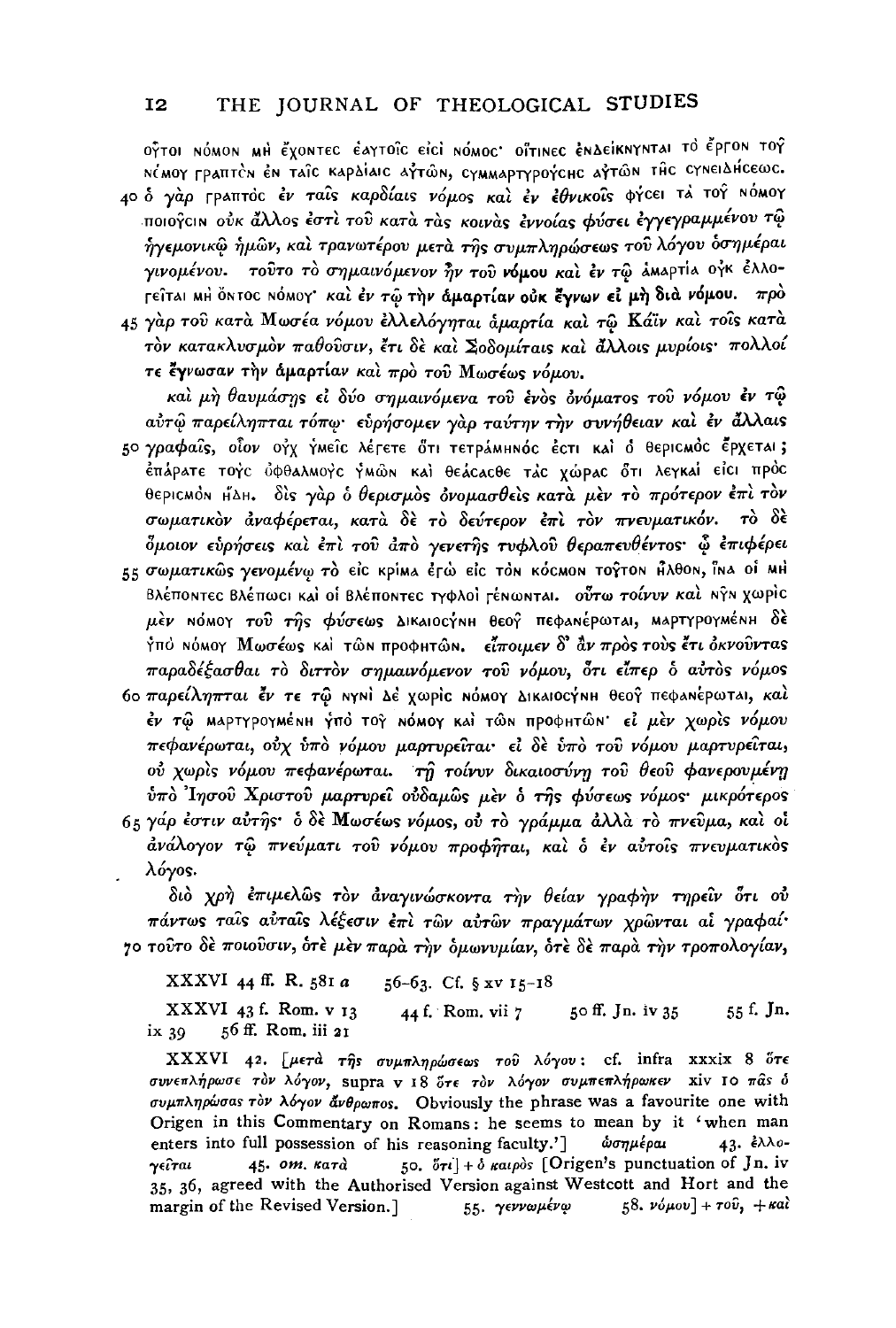και έσθ' ότε παρα την σύμφρασιν απαιτούσαν άλλως τη λέξει χρήσασθαι εν τοίσδέ τισιν ή ως κείται έν έτέροις. και τούτο έαν έπιμελώς παραφυλαττώμεθα, πολλών σφαλμάτων άπαλλαττόμεθα και παρεκδοχών. χρή οὖν είδέναι ότι το έώρακεν ούκ έπι του αύτου άει κείται, άλλ' ότε μεν έπι του σωματικού δράν, ότε δε άντι του νοείν. καθόλου γάρ τούτο ίστέον, ότι 75 προκειμένου κρύψαι καὶ μὴ φανερῶς ἐκθέσθαι τὰ νοήματα τῆς ἀληθείας τῶ έν τοίς προφήταις πνεύματι και έν τοίς αποστόλοις Χριστού λόγω, πολλαχού και ύπο της φράσεως συγχείται και ούχ ώς ύπο μίαν λέγεται ακολουθίαν· ίνα μή και ανάξιοι είς κρίμα της εαυτών ψυχής εύρωσι τα συμφερόντως αυτοίς αποκεκρυμμένα. και τούτο πολλαχού αίτιόν έστι του δοκείν μη έχειν σύνταξιν 80 μηδε άκολουθίαν την όλην γραφήν· και μάλιστα, ως προείπομεν, την προφητικήν και την άποστολικήν· και μάλιστα της άποστολικής την προς 'Ρωμαίους έπιστολήν, έν ή τα περί νόμου διαφόρως όνομάζεται, και έπι διαφόρων πραγμάτων κείμενα· ὦστε δοκεῖν ὅτι οὐκ ἔχεται ὁ Παῦλος ἐν τῆ γραφῆ τῆς έπιστολής του προκειμένου αύτώ σκοπου.)  $8<sub>5</sub>$ 

## XXXVII.

vii 7 τί ούν έρούμεν; ο νόμος άμαρτία; μη γένοιτο· άλλά την άμαρτίαν ούκ έγνων εί μή διά νόμου· τήν τε γάρ επιθυμίαν ούκ ήδειν εί μή ο νόμος έλεγεν Ούκ επιθυμήσεις.

νόμον ὧδε νοοῦμεν οὐ μόνον τὸν Μωσέως τὸν κωλύοντα τὴν ἐπιθυμίαν, ἀλλὰ 76 καί τον φυσικόν· ένέσπαρται γάρ ήμιν φυσικώς ή έπιθυμία ώς πάθος, και δ περί ταύτην νόμος, και έλαβεν αφορμήν ή άμαρτία ού Δια της γραπτής μόνης έΝτολης, άλλά καί διά της φυσικης. καί ο 'Αδάμ δε ήδει τούτο καί πρό του Μωσέως νόμου. 5

### XXXVIII.

vii 8 αφορμήν δέ λαβοῦσα ή άμαρτία διά της έντολης κατειργάσατο έν εμοί πάσαν επιθυμίαν,

ούκ έν Παύλω μόνω άλλ' έν πάση ψυχή, ότε ή άμαρτία ύπέστη, πασα 77 ν επιθυμία κατεπολέμει το γένος· αμήχανον γαρ ανθρωπίνην ψυχην μη ύποπεσείν πάθεσι, κάν εξ επιμελείας ύστερον οίονει εν άπαθεία γένηται. ώδε δε δ Παύλος πάσαν έπιθυμίαν λέγει παθητικήν και άμαρτωλόν (ήν δ νόμος άπαγορεύει διδάσκων το Ούκ έπιθυμήσεις), ήτις έστιν δρεξις άλογος γινομένη 5 κατά δρμήν πλεονάζουσαν παρά λόγον, καθ' ήν φιλοζωούμεν, ώς άγαθού

XXXVIII R. 582 C D XXXVII R. 582 A B

**XXXVI**  $74.$  Jn. i 18 XXXVII 3 f. Rom. vii 8

**XXXVIII** 2. υποπεσείν V: αποπεσείν B C XXXVI 72. κείνται 75. σωματικώς [5-10. With this account of επιθυμία compare Diog. Laert. vii 1 § 5 110, 113 (Cic. Tuse. iv §§ 11, 14). To Chrysippus  $\pi \epsilon \rho \hat{i} \pi a \theta \hat{\omega} \nu$  is there attributed the phrase  $\hat{\eta}$  & επιθυμία έστιν άλογος όρεξις, to Zeno the definition έστι δε αύτο το πάθος ή άλογος και παρά φύσιν ψυχής κίνησις ή όρμη πλεονάζουσα. The repetition άλογος... παρά λόγον looks as though Origen is combining elements from different sources.]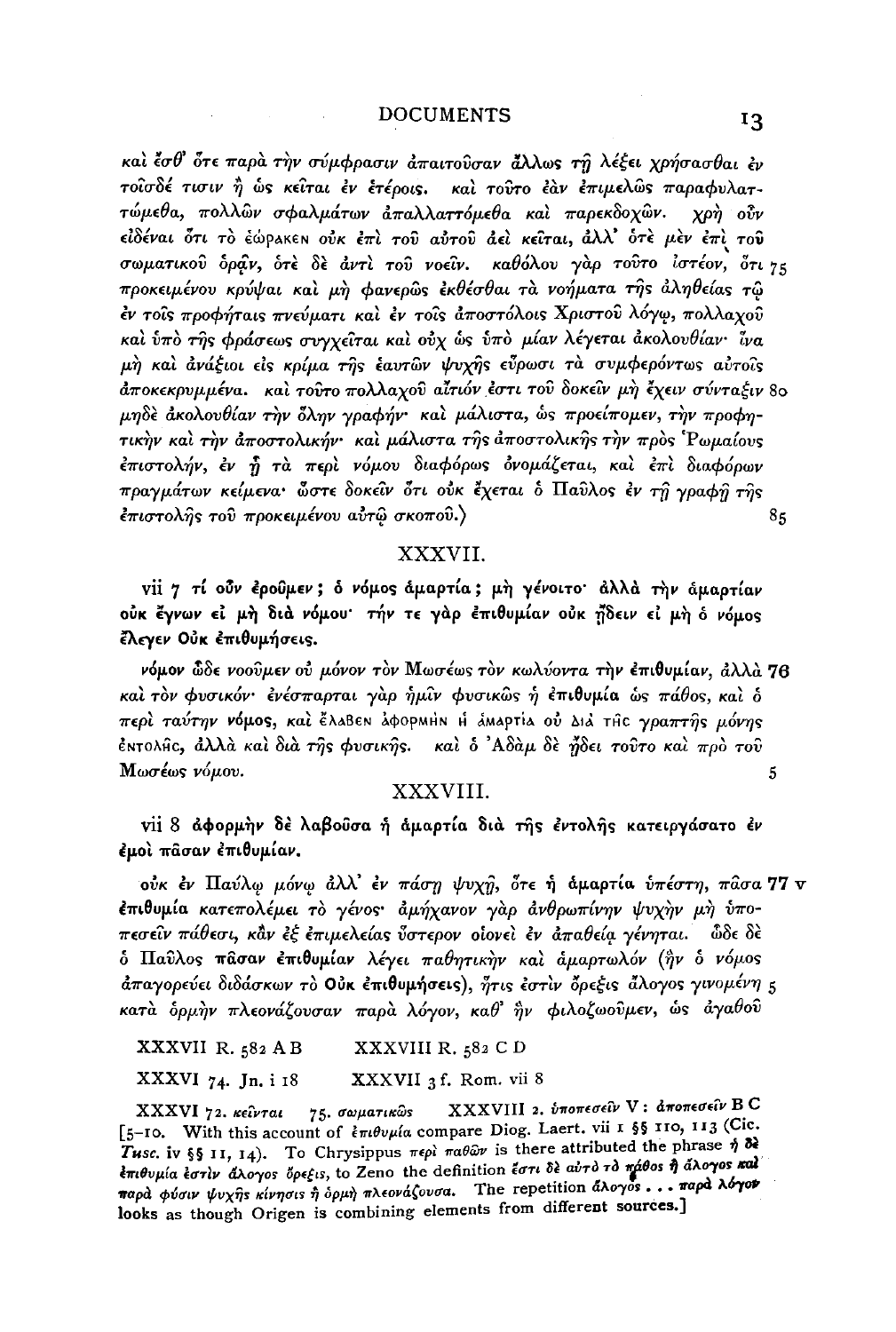όρεγόμενοι της μέσης και αδιαφόρου ζωής, προσκείμενοι πλούτω και δόξη και γυναιξι και ταις λοιπαις επιθυμίαις, κατα το της άμαρτίας βούλημα ποιούσης ήμας εκτείνεσθαι ως επι αγαθον (επι) παν το υφ' ήμων επιθυιο μούμενον. φαντασία γάρ άγαθού ή επιθυμία γίνεται.

#### XXXIX.

vii 8-11 χωρίς γάρ νόμου άμαρτία νεκρά. έγω δε έζων χωρίς νόμου ποτέ· ελθούσης δε της εντολής ή άμαρτία ανεζησεν, εγώ δε απέθανον, και εύρέθη μοι ή έντολή ή είς ζωήν αύτη είς θάνατον· ή γάρ άμαρτία άφορμήν λαβούσα διά της έντολης έξηπάτησέν με καί δι' αύτης απέκτεινεν.

τότε γάρ και λέγοιτ' αν περί του τοιούτου ότι ούτος ζη χωρίς νόμου· έπι ταύτην γάρ την κατάστασιν άναφέρων ο Παύλος και πας άνθρωπος έρει, έγώ δέ έζων χωρίς νόμου ποτέ, έπει ποτέ ήν χωρίς νόμου δπου, καθώς αύτός φησι, περιτοмή όκταύΜερος, έκ τέΝογς Ίςραμλ, ΈΒραΐος έξ ΈΒραίων ού γάρ δύναται 5 το έτι άλογον έχον κατάστασιν παιδίον ζην ύπο νόμον. πας γαρ άνθρωπος έζη χωρίς νόμου ποτέ, ότε παιδίον ήν (ότε ούκ ήν επιτίμησις άγνοια γάρ κολάσει ούχ υπόκειται·) και παντι άνθρώπω ήλθέν ποτε ή εντολή· πότε δε ή ότε συνεπλήρωσε τον λόγον, και νενόηκε την έντολην προ(σ)τάττουσαν μεν τα 80 τοιάδε, άπαγορεύουσαν δε τα τοιάδε; άμα δε τ(φ) έλθείν την έντολην κατά τον

- ιο πρώτον αύτης καιρόν ύφίσταται ή κακία, ή, ώς ό Παύλος ώνόμασεν, άναξη ή άμαρτία τέως ούσα νεκρά· έπει δ(ε) μη πέφυκεν ά(μ)α ζην άμαρτία και δ έςω άνθρωπος, διά τούτο έλθούσης της έντολής ή μέν άμαρτία άναζη ή δέ ψυχή αποθνήσκει, κατά το ψγχιί ιί άμαρτάΝογςα αγτιί αποθαΝεΐται. το γάρ έγω έπι την ψυχήν και έπι τον έτω ΔΝθρωπον αναφέρεται. (περιίσταται τοίνυν
- 15 το ζωοποιον άγαθόν, ή του νόμου πρόσταξις, είς θανάτου πρόφασιν· ής γαρ άνευ την άμαρτίαν ούχ οίόν τε άμαρτίαν είναι, ούδε καταδικάζειν θανάτω τον  $\tilde{a}\nu\theta\rho\omega\pi$ ον, δια ταύτης δή που και το της πονηρίας έγκλημα και το της κολάσεως έπιτίμιον συνίσταται).

μή νομίσης δε παραπλήσιόν τι έχειν τον θάνατον τον πρώτον της άμαρτίας 20 τω δευτέρω ταύτης θανάτω· ώς γάρ πολλή διαφορά ότε νεκρά ή άμαρτία χωρίς νόμου καί ότε νεκρά ή άμαρτία ΝεκρωθέΝτωΝ τώΝ ΜελώΝ τώΝ έπί ΓΑς (ΰ)πό

XXXIX 1-18. R. 582 b-583 A  $26 - 30$ , R ?

XXXIX 4. Phil. iii 5 12, 14. Rom. vii 22 13. Ezek. xviii 20 21, 24. Col. iii 5

XXXVIII 7. της μέσης... προσκείμενοι οm. BC XXXIX I.  $9.$   $\epsilon \pi i$  om.  $codd.$ λέγοιτ' αν V: γένοιτ' αν BC 3.  $\pi$ orè 2° : perhaps  $\pi$ óre, since the quotation that follows clearly supports as far as it goes the thesis that St Paul was never  $\chi$ ωρίς νόμου, and the version of Rufinus shews that it is cited as by an objector on that side. Turner 5. πας γάρ VBC: άπας τοιγαρούν Μ  $6.$   $\pi$ oré,  $5\tau$ ε M B C : πότε;  $5\tau$ ε V 6, 7. ὅτε... υπόκειται Μ 7. δε ο $m$ . Μ  $8.$  προσ-9.  $τ\hat{φ}$  M :  $τo\hat{v}$  V B C τάττουσαν Μ : προτάττουσαν V B C 10. *ών όμασεν* V B C: <sub>Φησιν</sub> Μ II. έπελ δέ Μ: έπειδή VBC  $\tilde{\alpha} \mu$ α  $\zeta \tilde{\eta} \nu$  M :  $\dot{\alpha} \nu$ α $\zeta \tilde{\eta} \nu$  V B C 13. αύτή  $V M : a\mathcal{V}\tau\eta \cdot B C + \kappa a\mathcal{V} M$ 14-18. περιίσταται... συνίσταται Μ (C. p. 175) 2Ι. ύπο (cf. l. 24)]  $d\pi d$  V B C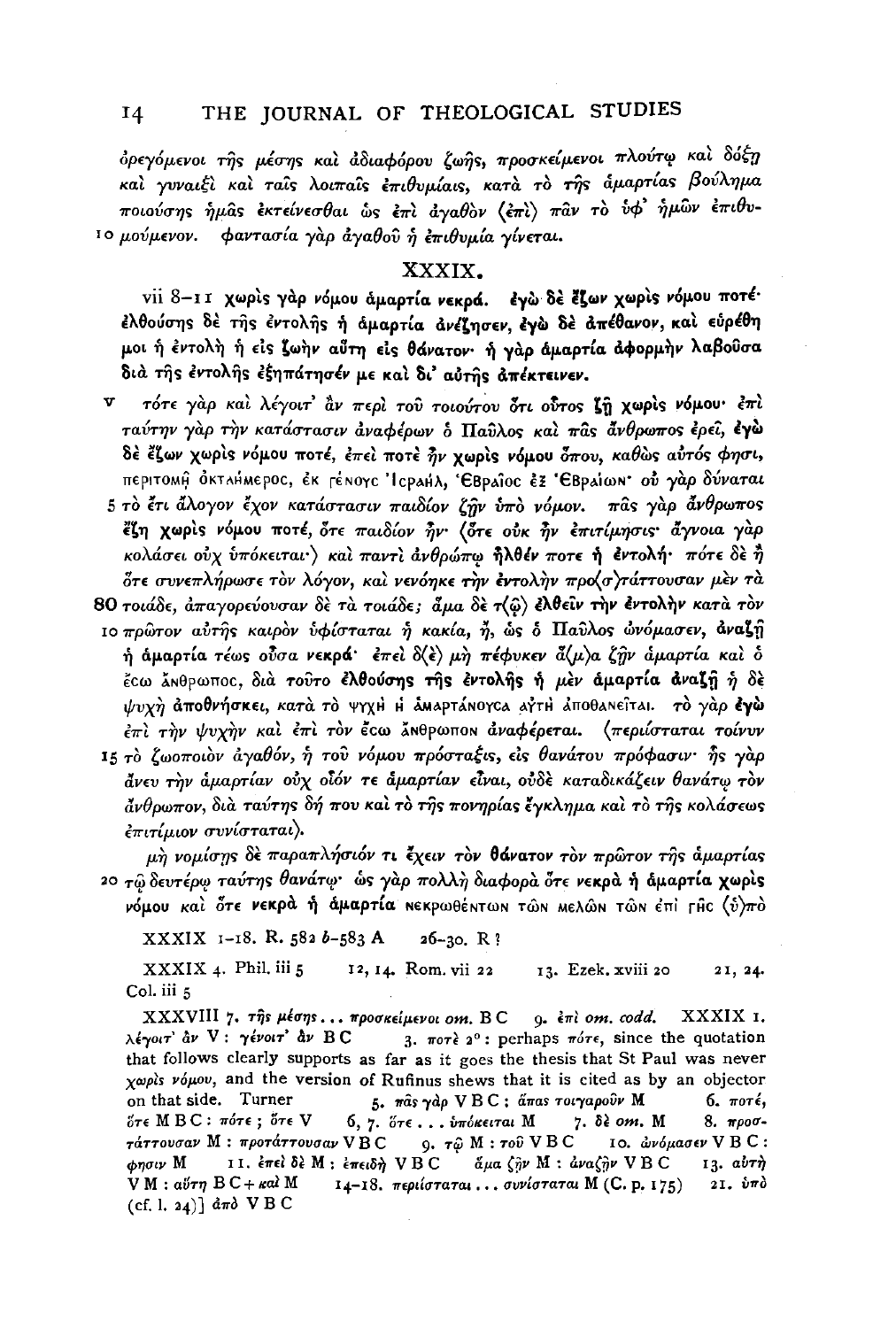τοῦ λόγου, οὖτως καὶ τῆ(ς) καθ' ἐκατέρα(ν) νεκρότητα τῆς ἀμαρτίας ζωῆς πολλή τις ἂν εἶη καὶ οὐ συγκριτικὴ ἡ ἐτέρα τῆ ἐτέρα διαφορὰ τοῦ ζῆν· δῆλον γὰρ ὅτι  $\hat{\eta}$  νεκρά άμαρτία ζ $\hat{\eta}$  ότε μήπω Νεκρογται τα Μέλμ τα έπὶ τĤC [ĤC ὑπὸ τοῦ λόγου, πρὸ δὲ τοῦ νόμου καὶ τοῦ ἐλθεῖν την ἐντολην ἔζη νεκρα οὖσα.

(κάνταυθα δέ τις νόμον τον φυσικον απέδωκεν ούτω λέγων, ώς εί και ή άμαρτία άφορμήν λαβούσα διά της έντολης έξηπάτησε και διά τούτο απέκτεινεν, ούδεν ήττον την άλήθειαν όμολογητέον, και τον έγγεγραμμένον τη καρδία ύπο του θεου νόμον ως άγιον αποδεκτέον, και την έντολην ως αγαθην και εξ αγαθου θεού έπαινετέον.)

## $\mathbf{X}$ İ.

Vii 13 το ούν αναθον έμοι γένονε θάνατος; μη γένοιτο· άλλα ή αμαρτία, ίνα φανή άμαρτία διά του άγαθου μοι κατεργαζομένη θάνατον· ίνα γένηται καθ' ύπερβολήν άμαρτωλός ή άμαρτία διά της έντολης.

εί τις προς τα είρημένα ανθυποφέρει λέγων Μή ποτε ο άγιος νόμος γέγονεν 83  $\mathbf v$ είς θάνατον τω άνθρώπω, έλθογεμε τλρ της έΝτολης ΑΝέΖΗςεΝ Η ΑΜΑΡΤΙΑ δ δε <u>άνθρωπος λπέθα</u>κεκ; άκούσεται ότι ού το άγαθον γέγονε θάνατος, άλλ' έδει την άμαρτίαν φανήναι ήλίκον έστι κακόν· ότε γαρ έπιδημεί το άγαθον τη ψυχή, φανερούται το κακόν· και εάν τις μετα τούτο άμαρτή, ευρίσκεται τον ε θάνατον ποιούσα ή έντολή ή υποδείξασα το κακον και ή υποδείξασα το φευκτέον έντολή θανάτου πρόξενος, και ή άμαρτία, ούχ άπλως άμαρτία άλλα καθ' ύπερβολήν άμαρτωλός, αύτη διά της άγίας έντολης παρεισδύνουσα και τον θάνατον ήμίν κατεργαζομένη.

## XLI.

vii 14 οΐδαμεν γάρ ότι ο νόμος πνευματικός έστιν· έγω δε σαρκικός είμι, πεπραμένος ύπο την άμαρτίαν.

ζήτημα ἀνακύπτει ἀπὸ πάσης τῆς προκειμένης περικοπῆς πῶς ταῦτα λέγων 85 <del>v</del> δ Παύλος ού δοκεί έναντιούσθαι τοίς ίδίοις λόγοις ο λέγων τιμής ήτοράςθητε καί Χριστός ΗΜΏς έξητόρασεν και τώ Δε ογκέτι έτω τη Δε έν έΜοι Χριστός εί μή που είπωμεν ότι προσωποποιίας έχει διαφόρους ο λόγος, και συσχηματίζονται αί περικοπαί πρός διαφόρους ποιότητας προσώπων, ένθα οί φαύλοι 5 άλλα πράττουσι παρά την προηγουμένην έαυτων πρόθεσιν. δ δε παρών λόγος

XL R. 583 cd XLI R. 584 C D

XL 2 f. Rom. vii 9 XLI 2 f. I Cor. vi 20 3. Gal. iii 13 Gal. ii 20 XXXIX 22. της καθ' έκατέραν Turner : την καθ' έκάτερα codd. 23. διαφορά V: διαφορά BC: probably words have been lost between έτέρα and διαφορά 26 ff. κάνταύθα... έπαινετέον Μ (C. p. 179): note the reference to an earlier expositor XL om. M 3. ακούσεται V: ακούσετε B C 6 f, ή έντολή... έντολή οm. B C 8. υπερβολήν] + ή (i suprascr.) V  $a\acute{v}\tau\eta$ : perhaps  $a\grave{v}\tau\acute{\eta}$ XLI 1.  $\sin\mu a$  +  $\kappa a$  M  $5.$   $m\rho$ os 2. δλέγων VBC: ἐν οἶs λέγει Μ 4. δ λόγος... διαφόρους οm. B C διαφόρους V: πρός τάς δ. Μ προσώπων V: τῶν πρ. Μ 5 f. ένθα ... πρόθεσιν om. M  $6.$  δε VBC: γούν Μ

25

30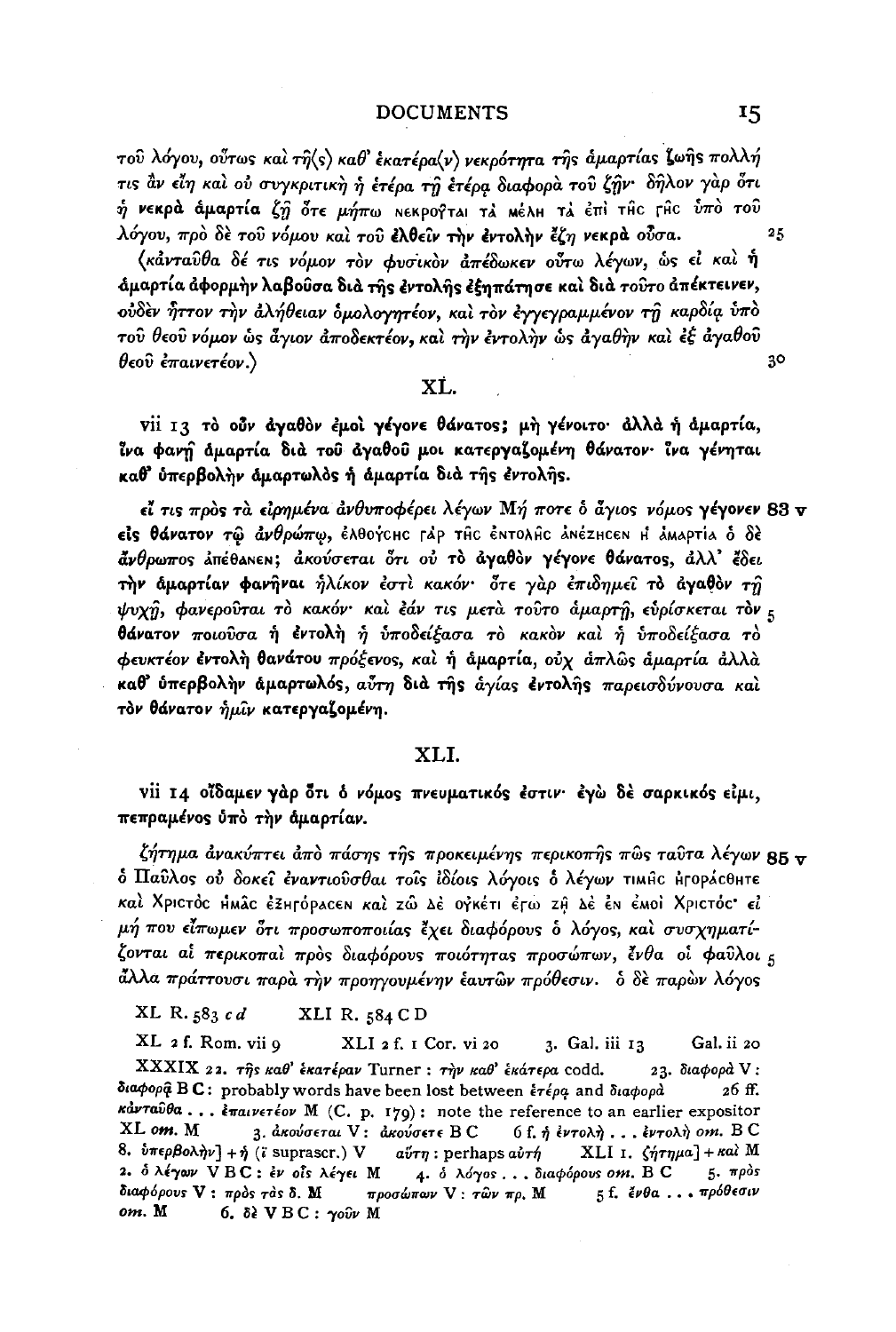άρμόζει λέγεσθαι ύπὸ τῶν μεμαθηκότων τὰ περὶ τοῦ νόμου ὅτι θεῖός ἐστι, καὶ 85 v βλεπόντων αύτου τα προστάγματα ότι είσι καλά, ούδεν δε ήττον ώς πεπρα-

μένοι ύπό την άμαρτίαν και σαρκικοί όντες, ού γινώσκουσι πώς, εμπίπτουσιν ιο ύπό την άμαρτίαν.

### XLII.

vii 15 δ γάρ κατεργάζομαι ού γινώσκω· ού γάρ δ θέλω τούτο πράσσω, άλλ' δ μισώ τούτο ποιώ.

87 άρμόζει τα ρήματα ταυτα λέγειν τους παλαίσασι προς τας επιθυμίας δια δε ασθένειαν λογισμού πεσούσι, και τοίς ύπο θυμού έσθ' ότε νικωμένοις και ύπο φόβου και πράττουσιν α μη θέλουσι και α μισούσιν όταν δε και άπο λόγου επάρσεως ήττηθέντες νικηθώμεν έκ του δοκούντος είναι άγαθού ού μήν 5 άληθούς, σήμφαμεν τω Νόμω ότι καλός ποιούμεν δε το καθ' ήδονήν.

## XLIII.

vii 22, 23 συνήδομαι γάρ τω νόμω του θεού κατά τον έσω άνθρωπον· βλέπω δε έτερον νόμον έν τοις μέλεσί μου αντιστρατευόμενον τώ νόμω του νοός μου και αίχμαλωτίζοντά με τω νόμω της άμαρτίας τω όντι έν τοις μέλεσί μου.

 $94<sub>v</sub>$ έν τοις μηδέπω κρατύνασι την έξιν έπι τα βέλτιστα διαγράφει δ Παΰλος τον παρόντα λόγον· ώσπερ τοίνυν στρατιώτης κρατήσας πολεμίων αίχμαλώτους άγει, ούτως έν τοίς προειρημένοις προσώποις έστιν δ έν τοίς μέλεσιν αύτων νόμος άντιστρατευόμενος τώ νόμω του νοός αύτών και αίχμαλωτίζων την 5 ταλαίπωρον ψυχήν και άγων έπι τον της άμαρτίας νόμον έν τοις σωματικοις μέλεσιν.

## XLIV.

vii 24, 25 ταλαίπωρος έγω άνθρωπος· τίς με ρύσεται έκ του σώματος του θανάτου τούτου; εύχαριστώ τώ θεώ διά 'Ιησού Χριστού του κυρίου ήμών.

ώς κακίζων την άνθρωπίνην άσθένειαν την περιέλκουσαν και περισπώσαν  $95 \text{ v}$ τον λογισμόν και προκαλουμένην έπι τα έναντία λέγει το ταλαίπωρος έγω άνθρωπος, και ως δια επικουρίας θείας ρυσθείς του σώματος του ονομασθέντος σώματος θανάτου διά τάς προειρημένας αίτίας, έπάγει το εύχαριστώ τω θεώ 5 διά 'Ιησού Χριστού.

XLII R. 584 d-585 A XLIII R.  $585cd$ XLIV R.  $586a$ XLIV R. 588 b XLII 5. Rom. vii 16

 $περλ$  om. M XLI 7. μεμαθηκότων  $+ \mu$ εν Μ 8. πεπραμένοι VC: πεπραγμένοι 9. σαρκικοί όντες VBC ; σαρκικών όντων Μ ού VM : καί BC  $B$ : πεπραμένων Μ γινώσκουσι VBC: γινωσκόντων Μ 1. λέγειν: perhaps λέγεσθαι, XLII om. M as in XLI 7. Turner 3. άπο λόγου επάρσεως: possibly άπο (παρα)λόγου επάρσεως with Ruf. 'in elatione subiti uel inopinati honoris.' Turner XLIII I f. trδιαγράφει πολεμίων  $V B C$ : δέ τον παρ. λόγον έν... βέλτιστα Μ 2.  $\tau o \text{if } V B C$ :  $\gamma d \rho M$ XLIV om. M 2. προκαλουμένην πολεμίοις M 5. έν... μέλεσιν οm. Μ V: προσκαλουμένην Β C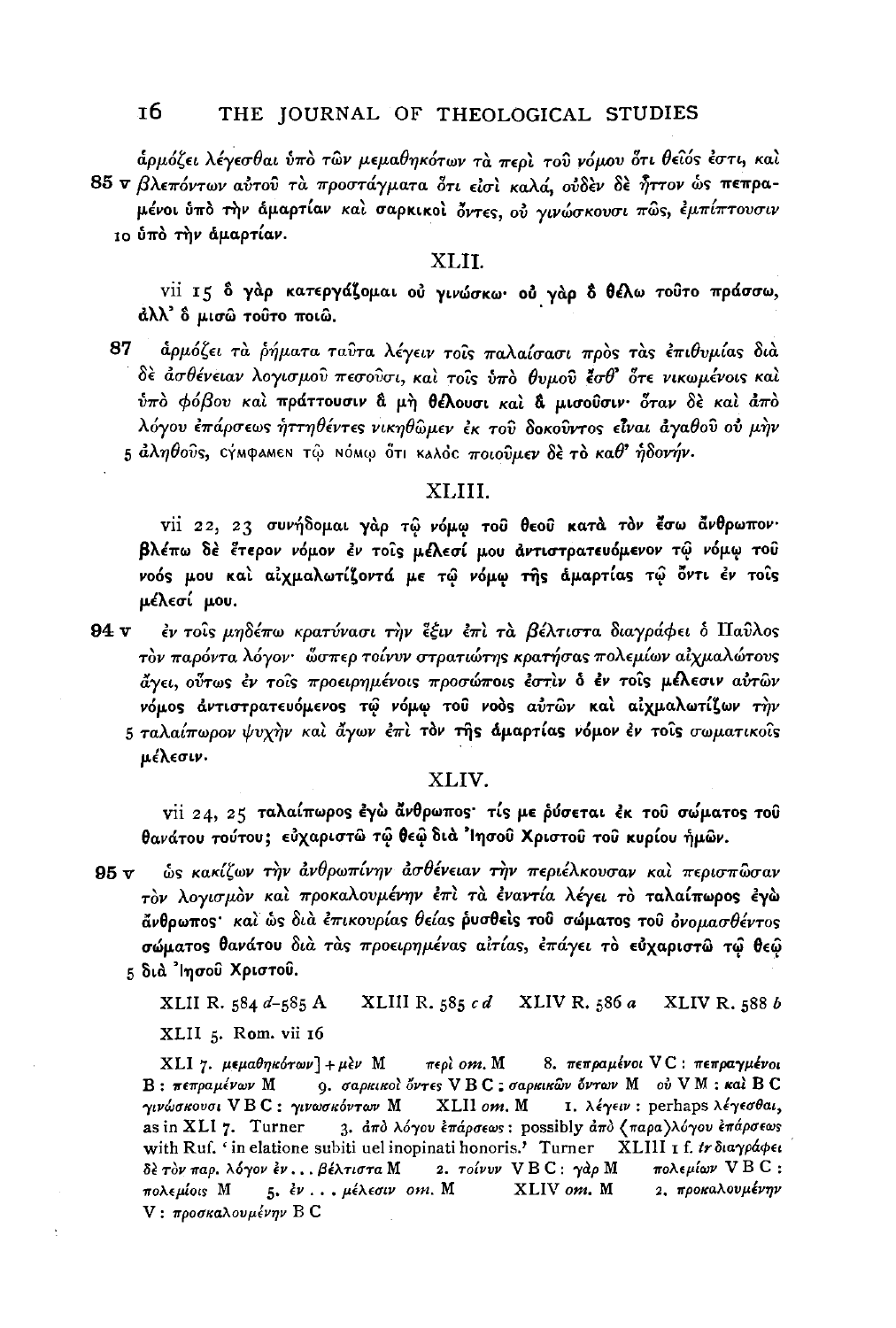## XLV.

viii 3, 4 το γάρ άδύνατον του νόμου, εν ώ ήσθένει διά της σαρκός, ό θεός τον έαυτου υίον πέμψας έν δμοιώματι σαρκός άμαρτίας και περι άμαρτίας κατέκρινε την άμαρτίαν έν τη σαρκί, ΐνα το δικαίωμα του νόμου πληρωθη έν ήμιν τοις μή κατά σάρκα περιπατούσιν άλλά κατά πνεύμα.

μάλλον το άδύνατον του νόμου του της αμαρτίας και τος θαηάτογ ώδε λέγει 100 ώσπερ γάρ ή άρετη ίδία φύσει ίσχυρά, ούτω και ή κακία και τα άπ' αύτης άσθενῆ καὶ ἀδύνατα· κρατεῖ γὰρ οὐ τῶν ἰσχυρῶν ἀλλὰ τῶν ἐκλύτων, οὐ διὰ την ίδίαν ίσχυν άλλα δια την εκείνων αδράνειαν· του τοιούτου νόμου ή φύσις άδύνατός έστιν διο και ένήργει έν τη άσθενεί σαρκί. δν νόμον κατέκρινεν 5 δ θεός πέμψας τον έαυτού υίον ούκ έν σαρκί άμαρτίας τοιαύτης ή δ δουλεύων κατά νόμον άμαρτίας δουλεύει, άλλ' έν όμοιώματι τοιαύτης σαρκός. ծւձ ծե τούτο ούκ ην άμαρτία ή σαρξ του υίου του θεού άλλ' όμοίωμα, επείπερ ούκ ην 100 v έκ σπέρματος άνδρος και γυναικος ύπνω συνελθούσης. ουκουν ο θεος κατεδίκασεν τμη άΜαρτίαn ΓεηοΜέΝΗΝ Καθ' ΥπερΒολμη άΜαρτωλόη, καὶ διὰ τῆς σαρκὸς Ιο επληρώθη το του θείου νόμου δικαίωμα έν ήμιν, ότε μη κατά σάρκα περιπατούμεν, έν ή σαρκί ένεργεί το άδύνατον του νόμου και ασθενές, ο έστιν η κακία άλλ' έπόμενοι θεώ κατά το πνεύμα αύτου πράττομεν πάντα, είς έαυτούς παραδεχόμενοι τὸν υίὸν τοῦ θεοῦ.

## XLVL

viii 7 διότι το φρόνημα της σαρκος έχθρα είς θεόν, τω γαρ νόμω του θεού ούχ ύποτάσσεται, ούδε γαρ δύναται οί δε έν σαρκι όντες θεώ αρέσαι ού δύνανται.

άφ' ὧν διδάσκει δ Παΰλος μανθάνομεν τίνες είσι κατά σάρκα, οί τα της 102 σαρκός φρονούντες, και τίνες οι κατά πνεύμα, οι τά του πνεύματος φρονούντες. τά δε φρονήματα της σαρκός είσι πορηεία, ασέλτεια, είλωλολατρεία, και τα δωσια, δπερ αύτο τούτο θάνατός έστι τα δε του πνεύματος ατάπη, χαρά, είρμηη, ΜακροθγΜία, καὶ τὰ τούτοις ἀκόλουθα, ἄπερ ἐστὶ ζωή. καὶ ἤδη ἐν τῆ ζωῆ5 είσιν οί τοιούτοι, και έν είρήνη εύφραίνονται άκόλουθον ούν τογς μεν είς την Cápka Cπείροnτας θερίzειn φθοράn, τούς δε πηεγΜατι zώnτας cπείρειn είς το πηεγμα, άφ' ού έστι θερίςαι ζωμη αιώνιοη πρός δε τούτοις και έχθροί είσι του θεού οί του φρογήματος της σαρκός. φρονούσι δε τα της σαρκός και δσοι βούλονται πλουτεΐν ή επιθυμούσι δόξης. 10

καί οί κατά το γράμμα ζώντες Ιουδαΐοι καί την έν φανερώ περιτοΜήν έν capki άσκούντες, ούτοι τα της σαρκός του νόμου φρονούσιν· οί δέ κατά πνεύμα, οί έΝ κργπτῷ 'loγλαῖοι, οί τὴν ἐν καρλία καὶ πΝεγματι περιτομήν ποιοῦντες,

 $XLV_5$ , R,  $589$  BC XLVI R.  $589c - 590b$ 

XLV 1 Rom, viii 2 XLVI 3. Gal. v 19 f. 4 f. Gal. v 22 10. Rom. vii 13 6 ff. Gal. vi 8 11 ff, Rom. ii 28 f. 7. Gal. v 25

XLV 6. τοιαύτης V B C: perh. τοιαύτη XLVI 1.  $d\phi'$   $d\nu$  +  $\tau o$ *ivvv* M  $5.77$ 12. άσκούντε VB αύχούντες M от. М  $II. 7d$  om. M έν φανερώ om. M 13. οἱ ἐν κρυπτῷ om, M

VOL. XIV.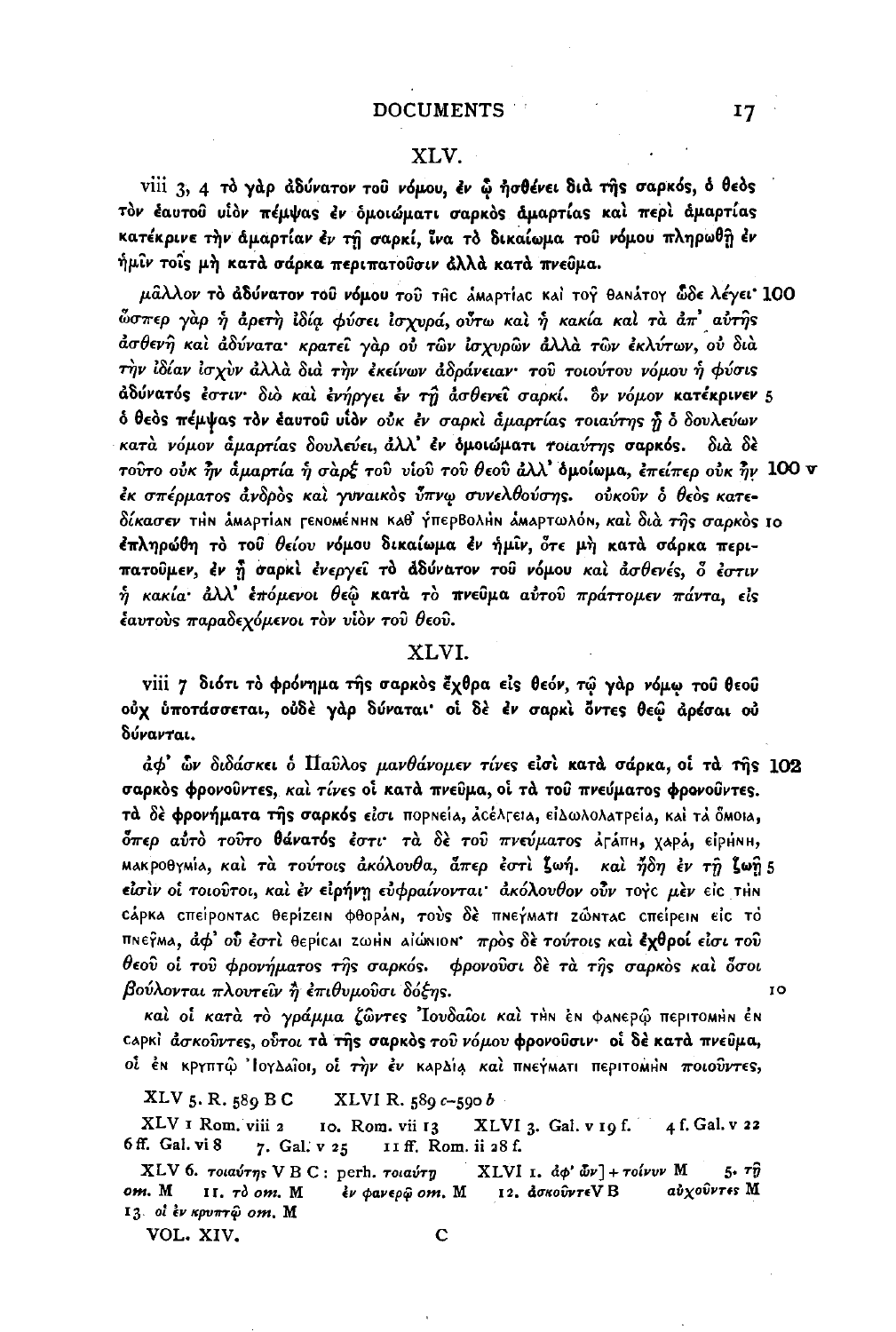(ού) τοι φρονούσι τά του πνεύματος. και έν μέν τω φρονήματι της σαρκός του 15 νόμου θάνατόν τις εύρήσει και έχθραν την είς θεόν, έν δε τώ φρονήματι του νόμου του πνεύματος ζωήν και είρήνην, οι δε έν τη σαρκι του νόμου όντες θεώ αρέσαι ού δύνανται, άλλ' οι εν τώ πνεύματι του νόμου όντες άμφότεροι γάρ έπαγγελλόμεθα τον Μωσέως νόμον, άλλ' έκεινοι μεν κατά σάρκα, ήμεις δε κατά πνεύμα διο έκείνοι σαρκικάς ήγούνται τας έπαγγελίας, άκολούθως τώ 20 σαρκικώ νόμω, ήμεις δε πνευματικάς, έν πάς εγλορία πνεγματική έν τοίς έπογρανίοις.

#### XLVII.

viii 24, 25 ελπίς δέ βλεπομένη ούκ έστιν ελπίς· δ γάρ βλέπει τις, τί καί έλπίζει; εί δέ δ ού βλέπομεν έλπίζομεν, δι' ύπομονής απεκδεχόμεθα.

 $114$ άνθ' ού έν άλλοις εύρομεν άντι του δ γάρ βλέπει τίς υπομένει, οίον εί πρόθυμος γίνεται ύπομένειν δ βλέπει· μέγα δε ποιεί ο έλπίζων είς μή βλεπόμενον, και δι' έκεινο τω τετάσθαι τον νούν αύτου προς αύτο παν ότιποτούν ύπομένων.

#### XLVIII.

viii 26 ώσαύτως δέ και το πνεύμα συναντιλαμβάνεται ταις ασθενείαις ήμων, το γάρ τί προσευξόμεθα καθ' δ δεί ούκ οΐδαμεν, άλλ' αύτο το πνεύμα ύπερεντυγχάνει ύπέρ ήμων στεναγμοΐς άλαλήτοις.

 $115<sub>v</sub>$ τουτ' έστιν άν πληροί τα της ήμετέρας ασθενείας αντιλαμβανόμενον αύτης. άμα δε μανθάνομεν ότι πασιν άνθρωπίνη φύσις δια τούτων δεδήλωται.

#### $(700 \text{ at} 700)$

- έν δυσεξαριθμήτοις το πνεύμα αντιλαμβάνεται τη ασθενεία ήμων, ούκ 5 έλαττον δε και έν τω προσεύχεσθαι ήμας, έπαν διαβαίνωμεν ώστε προσείχες θαι πηεγματι. τότε γάρ τί προσευξόμεθα καθ' δ δεί ούκ είδότες, αντιλαμβανομένου του πνεύματος της έν ήμιν ασθενείας, δια την άπο τούτου βοήθειαν προσεγγόμεθα πηεγματι είτ' εφεπομένου αύτω βοηθούντι του νου προσεγγόμεθα
- 116 και τω Νοί. ελλιπής δε ή εύχή του μή προσευχομένου άμφοτέροις, ως δήλον 10 έκ του έλη Γλώς αις λαλώ το πηεγμά μογ προσεγχεται, ό Δέ Νογς μογ άκαρπος έςτιΝ. ίνα ούν μή άκαρπος ή ό νούς, προσεγξοΜΑΙ φησι τώ πΝεγΜΑΤΙ, προσεγ-ZOMAI LE KAI TỔ NOT.

XLVIII 4, R. 601 d-602 A

XLVIII 5., 8 f., 11 f. 1 Cor. xiv 15 10 f. 1 Cor. xiv 14 XLVI 20 f. Eph. i 3

 $XLVI$   $I_4$ .  $o\bar{v}\tau o$   $M:$   $\hbar\tau o$   $VBC$ XLVII om. M If. τίς... βλέπει οm. BC: but even the text of V has suffered from an omission by homoeoteleuton, since it seems that we must clearly read  $\epsilon\bar{\psi}\rho\sigma\mu\epsilon\nu$ ,  $\frac{d}{d\nu}r\partial\tau\sigma\partial\phi\partial\lambda\epsilon\pi\epsilon\sigma\tau\epsilon\sigma\epsilon$  (The rad  $\frac{d}{d\lambda}\pi(\epsilon_1,\delta)$  $\gamma d\rho$   $\beta \lambda$ *(πει τίς)* υπομένει; On this reading in Origen's text and commentary see von der Goltz Eine textkritische Arbeit des zehnten bezw. sechsten Jahrhunderts p. 57. 2.  $\delta$  έλπίζων  $BC: \delta$  έλπίζον  $V = 3$ , τ $\hat{\omega} V : \tau \delta BC$ Turner XLVIII om. M  $1.$  $\Delta v$ πληροί: read άναπληροί. Turner 2. πάσιν BC: πάσι V: perhaps πάσα or πάσα ή. 4. δυσεξαριθμήτοιs V: δεισεξαριθμήτουs (οιs suprascr.) BC C m. Turner Fort. leg, έν δεήσεσι δυσεξαριθμήτοις 5. έπαν B C : αίπαν V 6. πνεύματι om. B C προσευξώμεθα Β C 9. ελλιπής: ελλειπής codd.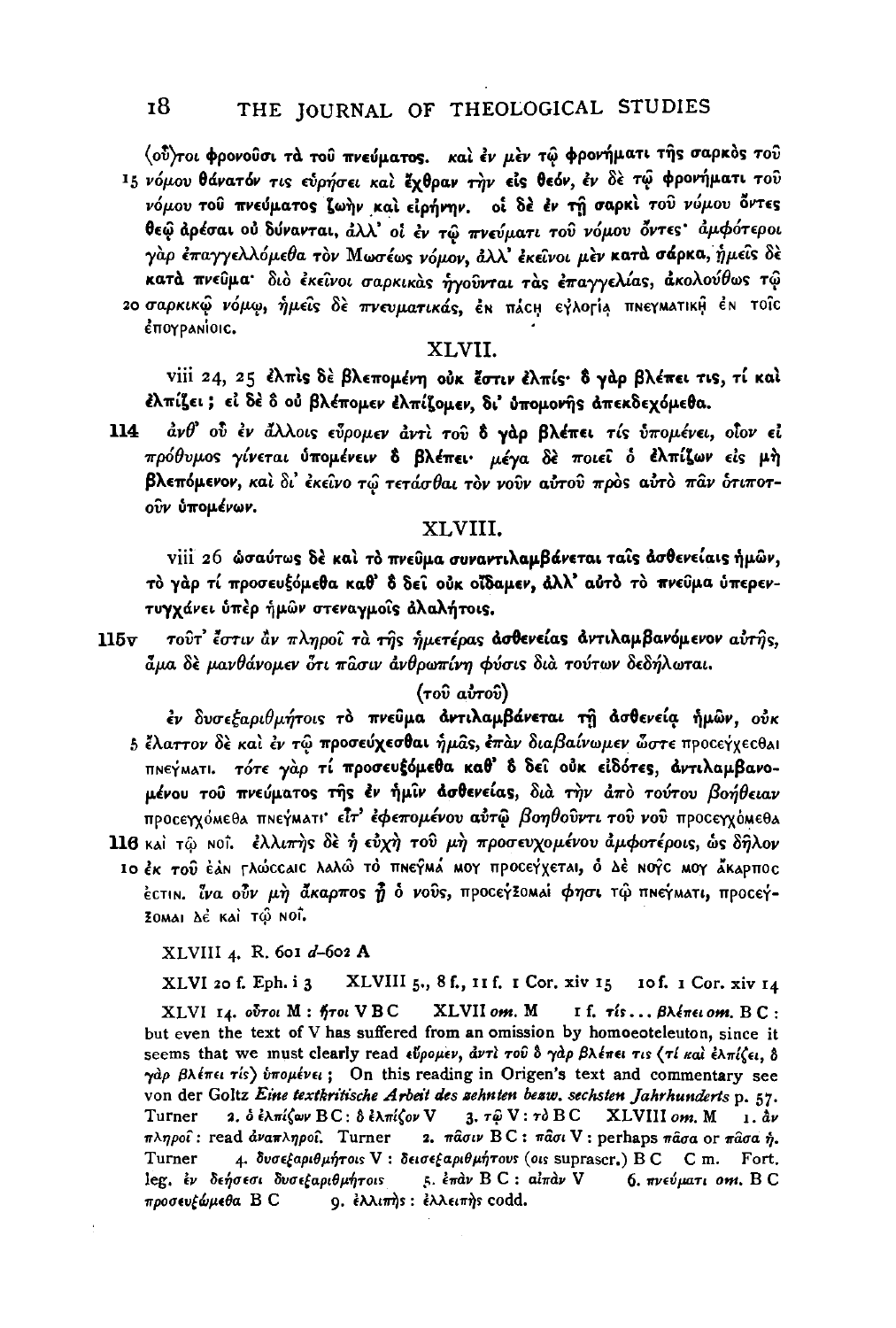## XLIX.

viii 31, 32 τί ούν έρουμεν πρός ταυτα; εί δ θεός ύπέρ ήμων, τίς καθ' ήμων; ός γε του ίδίου υίου ούκ έφείσατο, άλλ' ύπέρ ήμων παρέδωκεν αύτόν, πῶς οὐχὶ καὶ σὺν αὐτῶ χαρίσεται ἡμῖν τὰ πάντα:

ώσπερ άνακ(ε)φαλαιούμενος τα προειρημένα και επ' εκείνα αναφέρων ταυτά 119 φησιν, ού παρά το έναργές λέγων. εώρα γάρ κατά το και έςεςθε Μ(ι) τογμενοι ήπό πάΝτωΝ Διά τό όΝοΜά ΜΟΥ ώς πολλοί καθ' ήμών, καί ού μόνον άνθρωποι άλλά και τά πρός α Η πάλη, αρχαί και έξογείαι και κοεΜοκράτορες τογ εκότογε τούτον και τά πηεγματικά της ποημρίας έη τοις επογραμίοις και αύτος όλος 5 δ πλεοΝεκτεΐΝ ήμας θέλων ΣαταΝάς· μή παρά το έναργες δε λέγων το εί δ θεός ύπέρ ήμων, εύτελής και ούδενος λόγου άξιός έστιν και ούδεν δυνάμενος έκαστος των καθ' ήμων· μη ούν εύλαβείσθε μηδέ ταράσσεσθε· εί μέν γάρ μόνοι ήτε και μη μετά θεού προς τοιούτους ανθιστάμενοι, κάν εύλογόν τι έχειν έδοκείτε φοβείσθαι ήμας· νυνί δε θεού όντος ύπερ ήμων, είς τίνα μετρηθήσεται τα 10 τοσαύτα καθ' ήμων ή είς ούδέν;

L.

viii 33 τίς έγκαλέσει κατά έκλεκτών θεού; θεός ο δικαιών· τίς ό κατακρίνων ;

δοκεί μοι τούτο άναφέρεσθαι έπι τον διάβολον όντα κατήτοροΝ και των 119  $\mathbf v$ έκλεκτῶν οἶς ἐγκαλέσει· οὐδεὶς γάρ ἐστιν οῢ ἐκεῖνος μὴ κατηγορήσει καὶ ώ ούκ έγκαλέσει, εί μή μόνος Ίησούς, δε άμαρτίαν ογκ έποίнςεν, καί διά 120 τούτο λέγων νύν έρχεται ό άρχων τογ κός ωργ τογτογ και έν έμοι ογκ έχει ογλέν. διά τούτο ούν έκείνος έξευτελίζεται έγκαλών και κατά εκλεκτών θεού· του γάρ 5 θεού δικαιούντος τίς κατακρίναι δύναται, κάν δ κατήγορος φέρει είς μέσον τα άπηλιμμένα έφ' οΐς κατεκρίθησαν εί μὴ ἀπήλιπτο; ἐδικαίωσεν δὲ αὐτοὺς ώς neφέλhn ảπαλείψας τảς ảnomiac aγτῶn καὶ ὡς τnόφοn τảς åmapτίας aγτῶn καί λεγκάΝας τούς πρότερον ήμαρτηκότας ώς χιόΝα.

XLIX R. 606 A B  $L R. 607 A B$ 

 $XLIX$  2 f. Matt.  $x$  22 4f. Eph. vi 12  $6.2$  Cor. ii  $11$ L I. Apoc. xii 10 3. Pet. ii 22 4 f. Jn. xiv 30 8f. Isa. xliv 22 9. Isa. i 18

XLIX om. B C M 1. ανακαιφαλαιούμενος V 2. μησούμενοι V 4. εξκοσμοκράτορες V 5. avros ones: the second word is so strange in this connexion that I suspect some corruption. Turner 7.  $\eta \mu \hat{\omega} \nu$  +  $\theta \bar{\nu}$  V  $9.$  έδοκείτε: read έδόκει τό. Turner 10. είς τίνα μετρηθήσεται: perhaps είς τί αναμετρηθήσεται. Turner L 1. δόξετε [read δόξειε] δ' αν τούτο και επι τον δ. αναφ. Μ 2. οίς έγκαλέσει οm. M κατηγορήσει V M : κατηγορήση Β C 3. εγκαλίσει VM: εγκαλέση BC  $\mu$ óvos VM:  $\mu$ óvov  $B C$ ό Ίησους Μ εποίησεν] + ούδε ευρέθη δόλος έν τω στόματι αύτου Β C 4. λέγων VBC: έλεγεν Μ vîv om. M 5. εκλεκτών] + του Μ 6. φέρει VM:  $\phi$ *kon*  $B C$ 7. άπηλιμμένα VBC : άπειλημένα Μ κατεκρίθησαν VBC: κατεκρίθη αν M: possibly κατεκρίθησαν αν. Turner απήλιπτο V: απείλιπτο B C: απήλειπτο M airoùs om. M 8. απολείψας M και ως γνόφον... αυτών οm. B C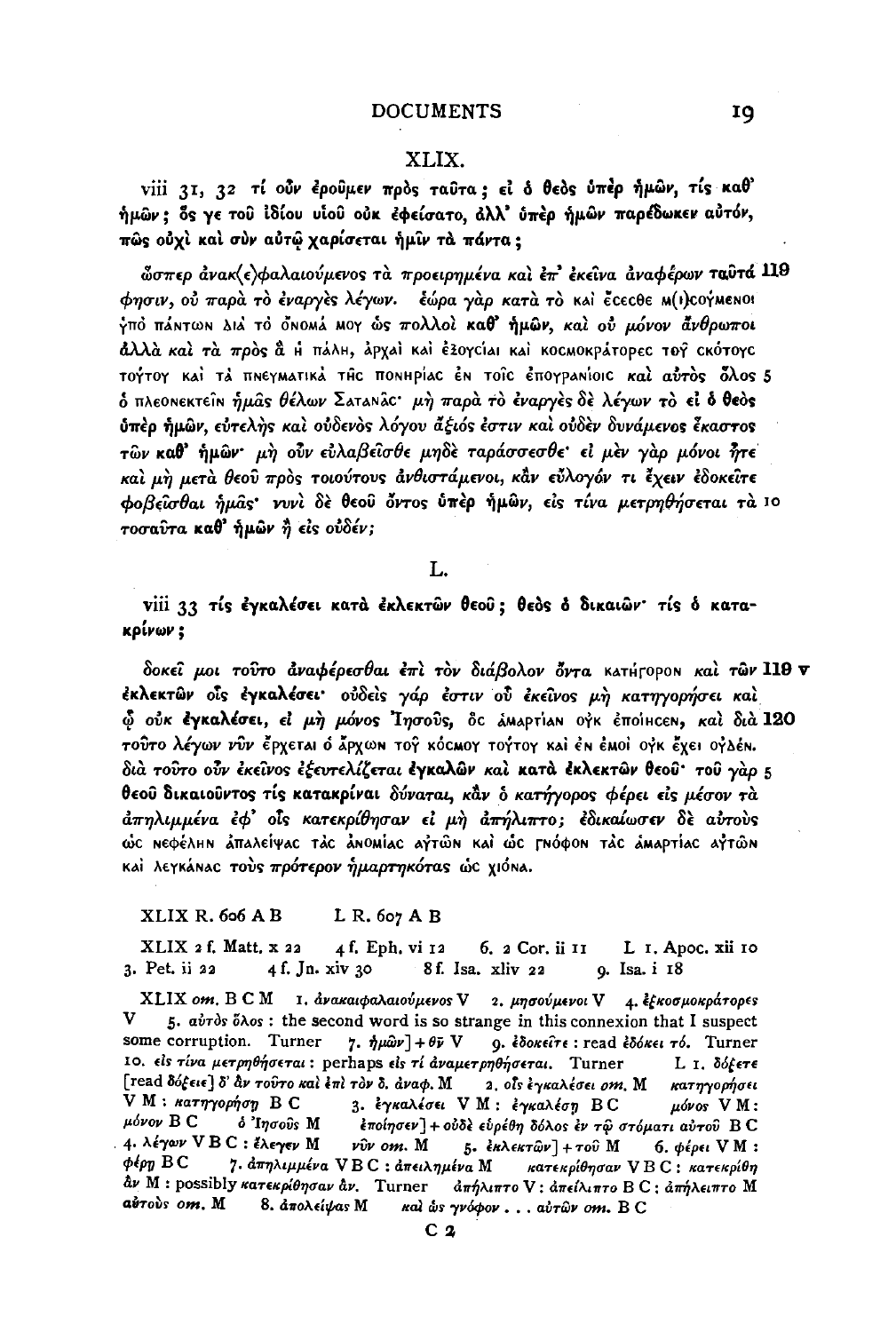### LI.

#### viii 27 dλλ' έν τούτοις πάσιν ύπερνικώμεν διά του αγαπήσαντος ήμας.

νικά μέν ο μετά αμφηρίστου αγώνος τούς έν τοίς αγωνιζομένοις περί νίκης 122 περιγενόμενος του άνταγωνιστου ύπερνικά δε ο μηδε την άρχην επιτρέψας στήναι πρός αύτον τω εναντιουμένω. τοιούτος ο Παύλος και οί την ομοίαν αύτω παρασκευήν πρός τούς πειρασμούς άνειληφότες, το θλίβου καταπατούντες 5 και έντρυφώντες τώ στεΝοχωρογητι και το ΔιώκοΝ τη υπομονή διώκοντες, και τοΝ λιμόν διά την ουράνιον τροφήν γελώντες, και τΗΝ ΓΥΜΝΟΤΗΤΑ έν ουδενι τιθέμενοι δι όν ενδέδυνται Χριστόν, και τον κίνλγνον ώς ού κινδυνεύοντες · καταπατούντες, καί τΗΝ ΜάχαιραΝ διά τοΝ ΖώΝτα το θεο λότοΝ ούδεν χαλεπον έργάσασθαι αὐτοὺς πειθόμενοι.

#### LII.

viii 38, 39 πέπεισμαι γάρ δτι ούτε θάνατος ούτε ζωή ούτε άγγελοι ούτε άρχαι ούτε δυνάμεις ούτε ένεστώτα ούτε μέλλοντα ούτε ύψωμα ούτε βάθος ούτε τις κτίσις έτέρα δυνήσεται ήμας χωρίσαι άπό της αγάπης του θεου της έν Χριστώ 'Ιησού τώ κυρίω ήμων.

δρα εί μή εύλόγως το μέν πέπεισμαι ότι ού δύναται ήμας χωρίσαι τάδε τινά 123 έταξεν έπι των μειζόνων ή κατά άνθρωπον πειραςΜώη, το δε τίς ΗΜΑς χωρίςει έξευτελίζων τους ΔΝθρωπίνογς έπι των έλαττόνων γυμνασίων της ανθρωπίνης ψυχής· και έαν γπερνικώμεν δε τα πρότερα και ανθρώπινα, ού χωρις συμπνοίας 5 και ένεργείας κρείττονος αὐτ(ὣ)ν περιεσόμεθα· διὸ καλῶς ὁ Παῦλος προσέθηκεν

TÒ AIÀ TOY ATATTHCANTOC HMÂC.

πρόσχες δε εί θάνατος μεν παλαίει βουλόμενος χωρίσαι άπό της άγάπης τού θεού τής έν Χριστώ 'Ιησού ούχ ο κοινός περί ού ανωτέρω είρηται το έΝεκέΝ σοχ θαΝατογΜεθα όλμη τΗΝ ΗΜέραΝ, άλλ' ο έχθρος Χριστού και έςχατος ιο καταργηθης όμενος· βουλήσεται μέν γάρ ούτος χωρίσαι, φέρε είπειν, Παύλον, ού δυνήσεται δε καταργογμενος ύπο του εν αύτω Χριστου ζωή δε ούχ (ή) τω θανάτφ τούτφ έναντία, τα γαρ άλλήλοις έναντία ου πέφυκεν έν και ταυτον βούλεσθαι, άλλὰ ἡ καθ' ἣν ζῆ τις τῆ ἀμαρτία καὶ τοῖς εἶδεσιν αὐτῆς καὶ τῷ

LI R. 607 c-608 A LII 1-6. R. 608 D-b 7-11. 609 A II-18. 609 B

LI  $4$  ff. Rom. viii 35 8. Heb. iv 12 LII 2, 3.  $I$  Cor.  $x$  13 2. Rom. viii 35 4, 6. Rom. viii 37 9. Ps. xliv (xliii) 22; Rom. viii 36 9 ff. 1 Cor. xv 26

 $LI$  om.  $M$  $\mathbf{I.}$   $\tau$ ovs] perh. om. [Or read  $\tau$ ov. Turner] 2. περιγενόμενος V B: περιγινόμενος C 5. διώκοντες must I think be wrong: perhaps simply νικώντες. Turner 7.  $\delta \nu$  V:  $\phi \nu$  BC LII 1-6. om. M 5. αύτων] αύτον VBC 7. πρόσχες δε εί V B C : σύ δε και καθ' έτέραν επιβολήν πρόσχες εί M 8. θεού V B C: Χριστού Μ  $\tau \hat{\eta}$ s ἐν Χ. Ἰ. οm. Μ 9. έσχατος καταργηθησόμενος VBC: εσχάτως 11. δὲ] + καὶ B C  $o\dot{v}\chi\dot{\eta}$  M :  $o\dot{v}\chi$ ὶ V B C κατακριθησόμενος Μ 13.  $\eta$  B C M :  $i \, \eta \, V$ 13-15. και τω ψεύδει... ζωάς om. M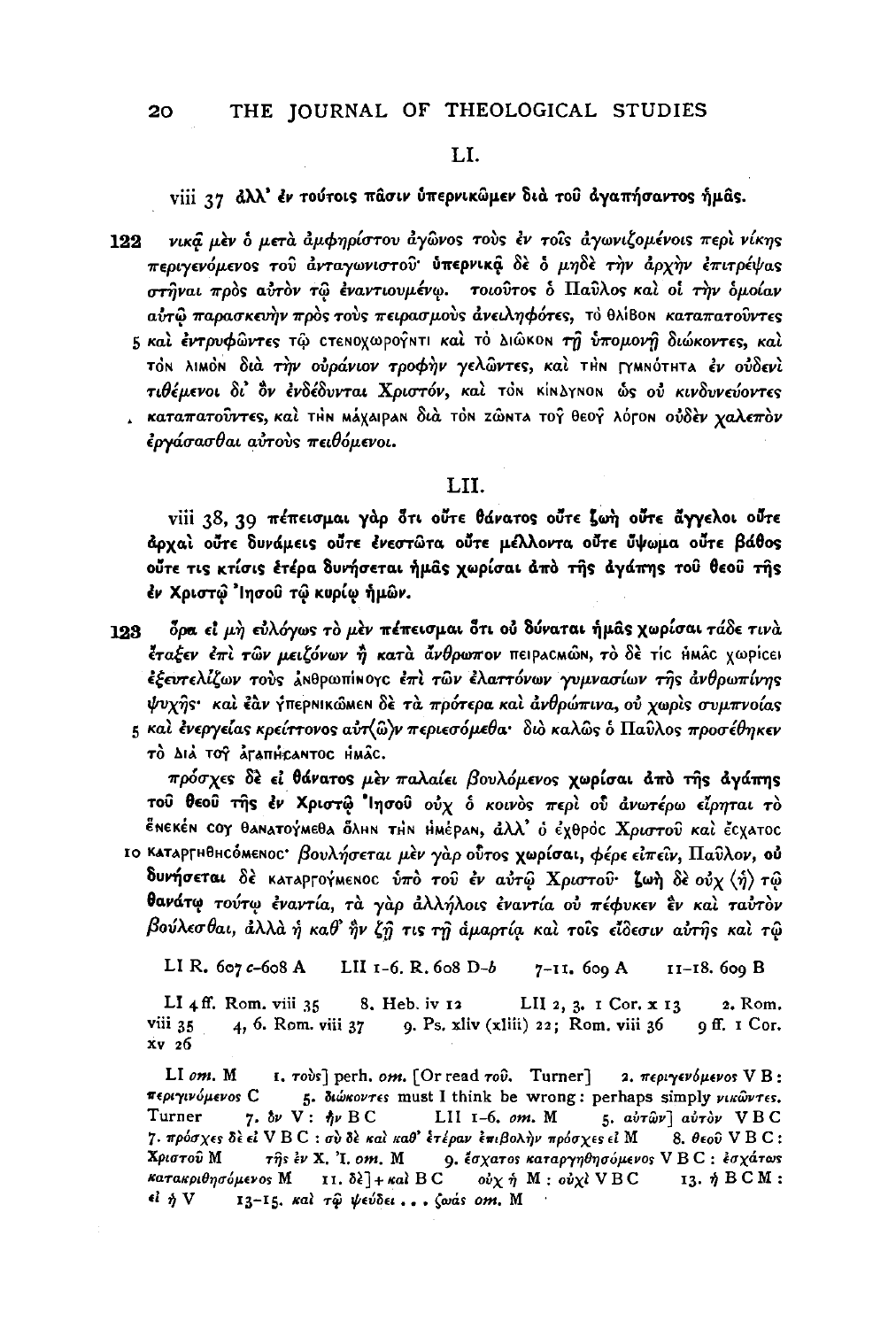ψεύδει εί δε και καθ' έκαστον είδος άμαρτία έστι τις φαύλη ζωή, επιστήσεις διά το κρείττου το έλεός τον γπέρ zωάς αύτη γάρ βουλήσεται μέν χωρίσαι 123 ν τον έν τη αγάπη του θεου έν Χριστώ Ιησου, ου δύναται δέ, καταργουμένη πη 16 μέν ύπο του θανάτου καθ' δν λποθημεικει τις τη λημερτία, πη δε ύπο της ζωής ήμ(ω)ν ήτις κέκργπται την τώ Χριττώ έν τώ θεώ. και άγγελοι δε βούλονται ήμας χωρίσαι της αγάπης του θεού της έν Χριστώ Ίησου, περί ών λέλεκται τοΐς έξ εγωηγμων Υπάτετε είς το πγρ το αιώνιον το Ητοιμαςμένον τώ Διαβόλω 20 καί τοις άρτέλοις αγτογ. το δε ούτε άρχαι έπι το ογκ έςτιν ήμιν ή παλή πρός αίΜα καί σάρκα άλλά πρός τάς άρχάς και τα έξης αναφέρεται, και είς το όταν καταργήςΗ πάςαν άρχην και πάςαν έξογείαν και Δήναμιν. έξης τούτ(ω) έστι τα ένεστώτα· ταύτα δε επίσκεψαι εί δύναται αναφέρεσθαι επι τογς κοςΜοκράτορας τογ εκότογε τογτογ, και ούχι έπί τινα ένεστώτα άνθρώπινα· άλλος δ' άν λέγοι 25 τά ένεστώτα άναφέρε (σθ)αι έπι τα βλεπόμενα και πρόσκαιρα. μετά τούτο Ϊδωμεν τίνα τα μέλλοντα και ήτοι (τα) προς τον μέλλοντα χρόνον παλαίσοντα τώ αποστόλω της έν τω βίω τούτω παρεπιδημίας, ως προς τας ένεστηκυίας αυτώ της γραφής της επιστολής ήμέρας, ή τα μετά τον ενεστηκότα αίωνα και μετά την έξοδον εύθέως απαντησόμενα, ότε ο άρχωΝ τογ κός Μογτογκαί τινες ύπ' 30 αύτω δυνάμεις βουλήσονται μέν κρατεΐν του εκδημήσαντος, ού δυνήσονται δέ έπι των προανειληφότων την αγάπην του θεού έν Χριστώ Ίησου. έξης δε  $a\dot{v}\dot{\alpha}(\nu)$  έστιν το ούτε δυνάμεις, όπερ έοικεν είναι είδους τινος των έξω θνητού σώματος λογικών, (ούτε ύψωμα ούτε βάθος). μήποτε (ούν) ή του άνθρώπου ψυχή έπιβουλεύεται ύπο μεν ύψώματος κατά τλ έη τοΐς έπογραμίοις πηεγματικά της 35 ποΝΗρίας, ύπό δε βάθους κατά τα καταχθόνια ών ούδέτερον τον έν τη άγάπη του θεου δπλισάμενον χωρισθήναι αύτης έάσει. εί δε και παρά την βλεπομένην

LII  $18-35$ , 600 C-b  $37$  ff. 609  $d$ 

LII 15. Ps. lxii (lxi) 4 17. Rom. vi 10, 11 18. Col. iii 3 20 f. Matt. xxv 21. Eph. vi 12 22 f. 1 Cor. xv 24 24 f. Eph. vi 12 26. 2 Cor. iv 18 41 35. Eph. vi 12 36. Phil. ii 10 30. Jn. xiv 30

LII 14. είδος άμαρτία έστι τις φαύλη ζωή VBC: read είδος άμαρτίας έστί τις φαύλη ζωή. Turner 16. έν Χ. Ι. οm. Μ 17. δν VBC:  $ην$  Μ 18. ήμων ήτις Μ: ημεν ητις (sic) V Β : ή μέν τις C 19. της έν Χ. Ι. οm. Μ 20. υπάγετε V Β C': πορεύεσθε Μ τό αίώνιον om. M 21. αύτου om. C 22. άρχὰς] + πρὸς τοὺς κοσμοκράτορας Μ καί τα έξης om. M 23. πάσαν 2° οm. Μ τούτω Μ: τούτο VBC: either Origen uses  $\xi \hat{\eta}$ s with the dative (cf. l. 32 below) or, as I think, we should read rourow here and  $ab\tau\hat{\omega}\nu$  in l. 33. Turner  $25. \sigma\kappa\acute{o}\tau\omega s$  +  $\tau o\hat{v}$  aloves M  $\kappa a\hat{i}$ ...  $dv\theta\rho\acute{\omega}\pi\iota\nu a$  om. M λέγοι V B C : σολ λέγη M 26. αναφέρεσθαι ΒCM: αναφέρεται V 27. ΐδωμεν παλ. τ $\hat{\omega}$  άπ. post  $M:$  είδωμεν  $V B C$  και οm,  $M$ ήτοι τὰ Μ : ήτοι V : εἶτι B C ήμέρας (20) Μ 28 f. τάς έν. ήμ. Μ: ταίς ένεστηκυίαις αύτφ ήμέραις VBC 29. έπιστολής BCM: επιστολαίς V 30. άπαντησύμενα V: άπαντήσοντα M: άπαιτησόμενα B C 31. αύτων: αύτω VBC αύτον Μ 33 f. ούτε δυνάμεις... λογικών] ούτε ύψωμα ούτε βάθος Μ: Rufinus shews that δυνάμεις is in its right place here, as well as the clause that follows it, 'subiungit deinde Neque uirtutes : species uidetur esse una ex pluribus rationabilibus creaturis non in corpore mortali uitam ducens'. But the words in M are also wanted for the sense 34. οὖν Μ : δὲ V B C  $35.7<sup>d</sup>$ om. BC *έπουρανίοι*s] + πρός τά Μ 37. θεού] Χριστού Μ